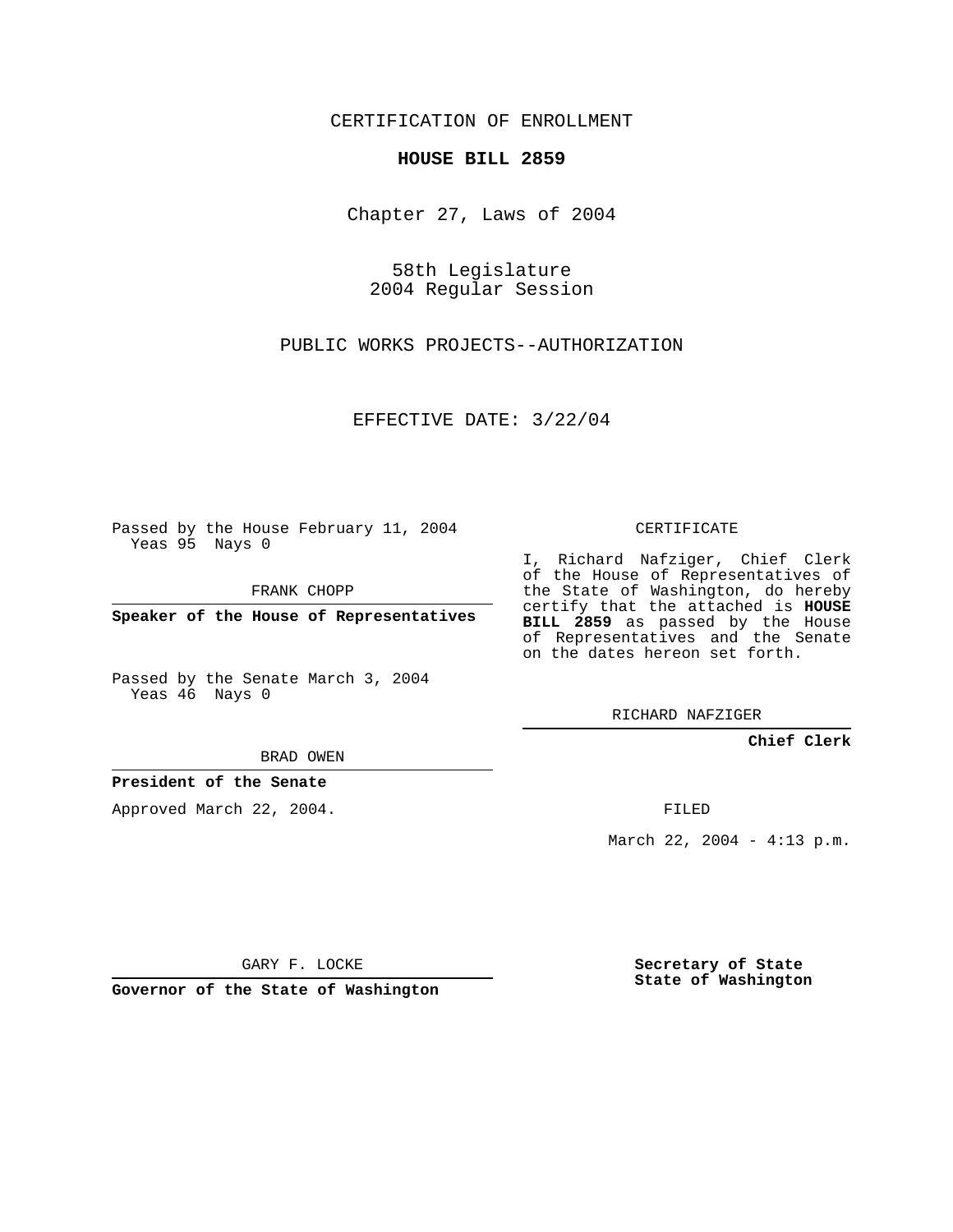## **HOUSE BILL 2859** \_\_\_\_\_\_\_\_\_\_\_\_\_\_\_\_\_\_\_\_\_\_\_\_\_\_\_\_\_\_\_\_\_\_\_\_\_\_\_\_\_\_\_\_\_

\_\_\_\_\_\_\_\_\_\_\_\_\_\_\_\_\_\_\_\_\_\_\_\_\_\_\_\_\_\_\_\_\_\_\_\_\_\_\_\_\_\_\_\_\_

Passed Legislature - 2004 Regular Session

**State of Washington 58th Legislature 2004 Regular Session**

**By** Representatives Wallace, Boldt, Dunshee, Orcutt, Lantz, Hankins, Alexander, Linville, Eickmeyer, Murray, Morrell, Upthegrove and Schual-Berke

Read first time 01/21/2004. Referred to Committee on Capital Budget.

 AN ACT Relating to authorization for projects recommended by the public works board; creating a new section; and declaring an emergency.

BE IT ENACTED BY THE LEGISLATURE OF THE STATE OF WASHINGTON:

 NEW SECTION. **Sec. 1.** Pursuant to chapter 43.155 RCW, the following project loans recommended by the public works board are authorized to be made with funds previously appropriated from the public works assistance account:

 (1) City of Auburn-sanitary sewer project-install approximately 1,300 lineal feet of side sewers in the public right-of-way, abandon a sewage pump station, and install approximately 7,500 lineal feet of sewer main line. Make other improvements as necessary to complete the project . . . . . . . . . . . . . . . . . . . . . . . . . . \$2,212,791 (2) City of Bainbridge Island-sanitary sewer project-construct on- site sewer facilities and related service connections, install piping, pump stations, and connection to the Kitsap County Sewer District No.

 7's sewage treatment plant. Pay appropriate share of the previously built sewage pump station, 12,170 linear feet of sewer force main, 256 linear feet of sanitary sewer, and the connection to the Kitsap County Sewer District No. 7 . . . . . . . . . . . . . . . . . . . \$5,600,000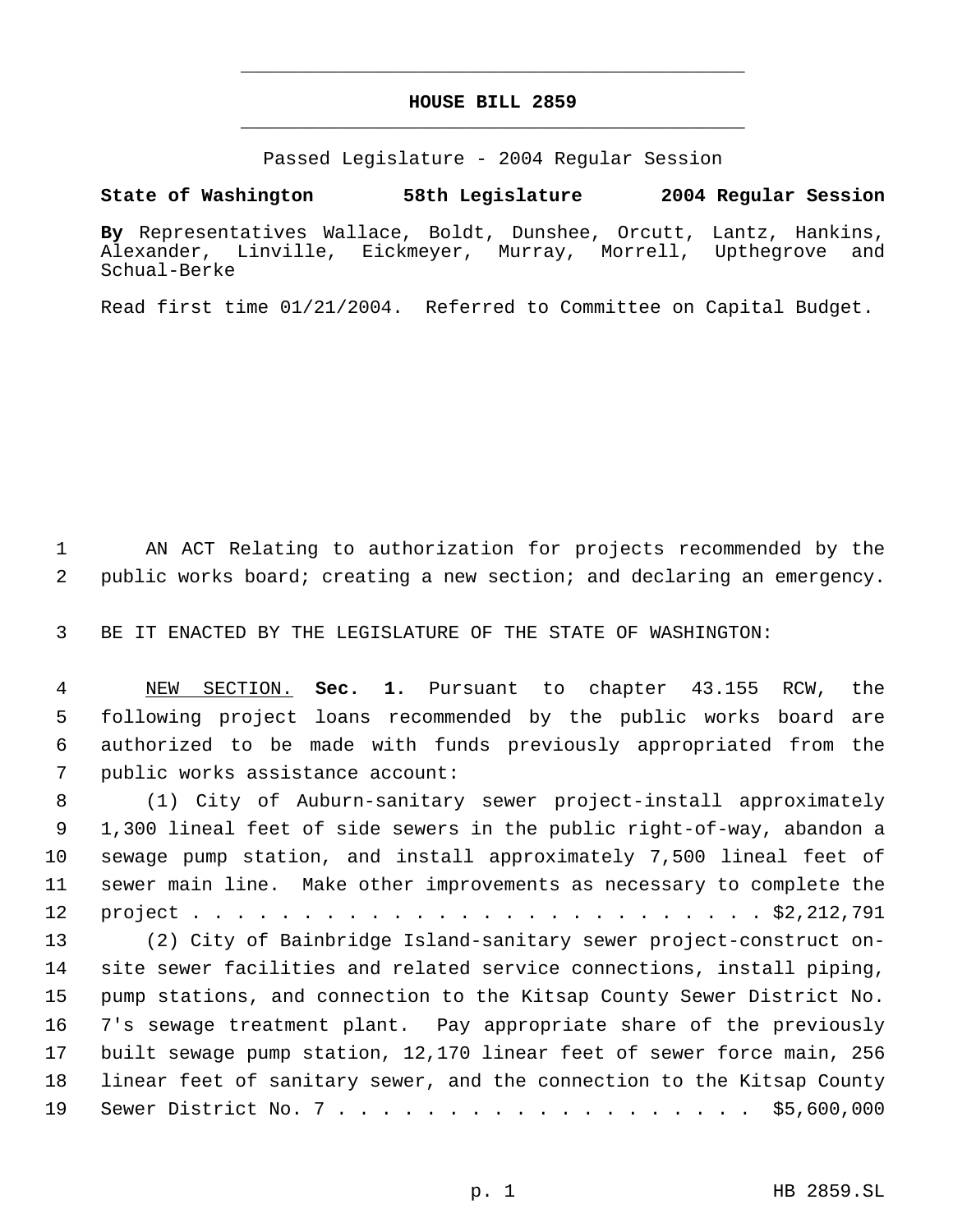(3) Benton County-road project-acquire right-of-way and construct a two-lane roadway and install drainage structures for surface water runoff. In the rural area, the roadway will have two 12-foot lanes with eight-foot shoulders. In the urban area, the roadway will have 12-foot lanes with five-foot shoulders; curb and gutter with center 6 turn lanes at road intersections . . . . . . . . . . . . \$3,250,000 (4) Birch Bay Water/Sewer District-sanitary sewer project-upgrade pump station No. 3. Add controls and appurtenances, upgrade telemetry systems, and construct a building to house standby power, other 10 electrical equipment, and appurtenances . . . . . . . . . . \$626,450 (5) Birch Bay Water/Sewer District-domestic water project-upgrade transmission mains, upgrade the Kickerville Reservoir, and upgrade the Birch Point Reservoir. Connect mains, replace water services, and add or replace fire hydrants. Restore wetlands or vegetated areas. The Kickerville and Birch Point reservoirs will be repainted, disinfected 16 . . . . . . . . . . . . . . . . . . . . . . . . . . . . \$2,110,900 (6) City of Black Diamond-domestic water project-construct a water system intertie between the City of Black Diamond and Tacoma Public Utilities' second supply pipeline. Construct or install all the necessary appurtenances, design and construct a reservoir, and construct a pumping facility to deliver water from the Tacoma pipeline 22 . . . . . . . . . . . . . . . . . . . . . . . . . . . . . \$5,447,820 (7) City of Bonney Lake-sanitary sewer project-upgrade and expand the wastewater treatment plant. Construct or install other improvements and replace deteriorated equipment. Construct new facilities required to meet permit conditions . . . . . . . \$2,109,000 (8) City of Bonney Lake-domestic water project-construct a pumping facility including filtration treatment capable of removing iron and manganese for flow rates up to 2,000 gallons per minute. Install approximately 6,600 linear feet of water main from the back-up well to the existing water system . . . . . . . . . . . . . . . . . \$3,375,000 (9) City of Bonney Lake-domestic water project-replace approximately 71,000 lineal feet of water main . . . . . . \$4,516,000 (10) City of Bremerton-sanitary sewer project-construct approximately 2,000 feet of trunk sewer and approximately 5,000 feet of collection sewers to allow separation of storm water from the sanitary sewer system . . . . . . . . . . . . . . . . . . . . . . . \$5,500,000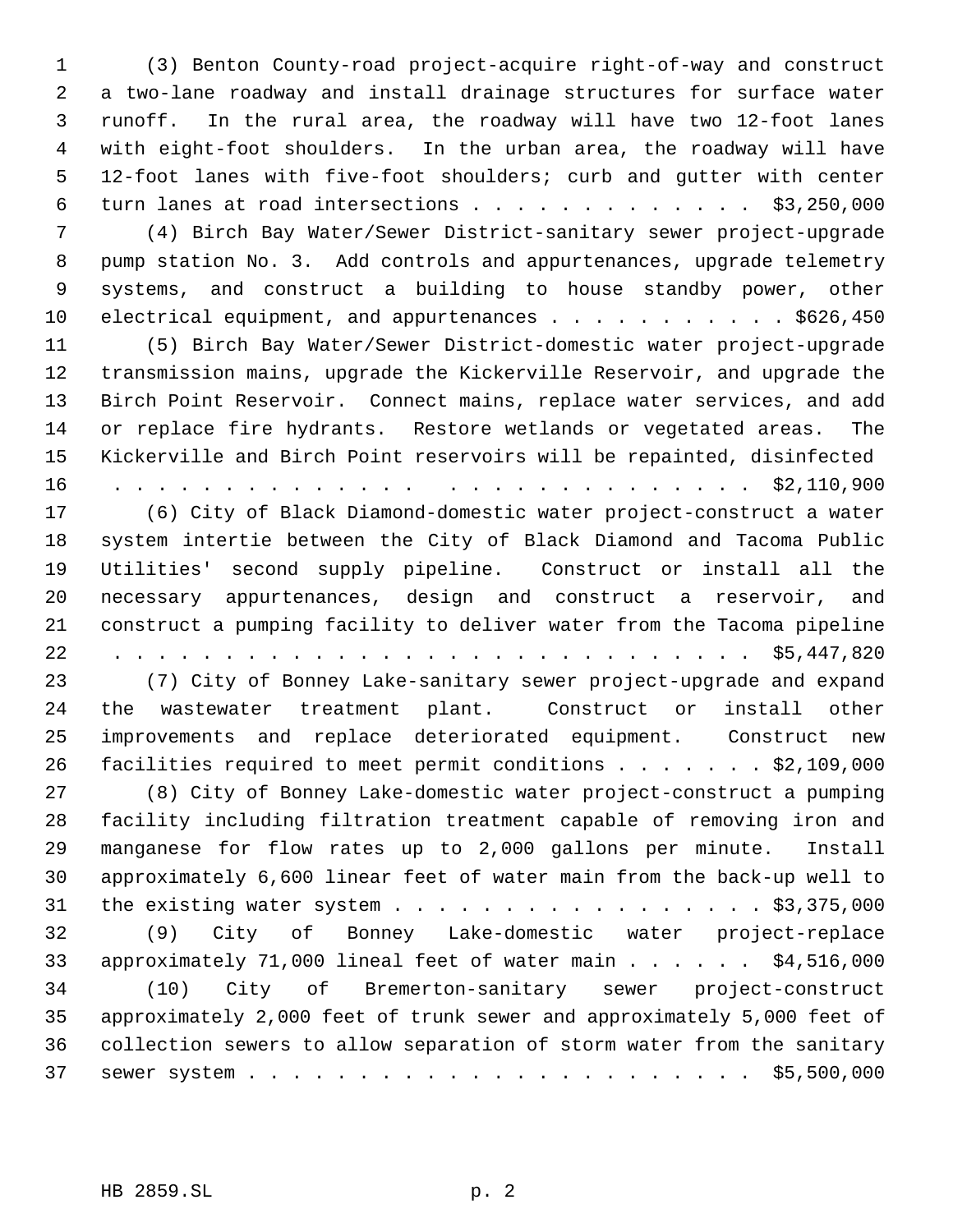(11) City of Burien-road project-reconstruct the roadway from SW 148th Street to SW 162nd Place. The construction will provide additional turn lanes, eliminate split-phase signal timing, and provide urban design and safety features. Other improvements, including storm drainage system upgrades, will occur to meet current water quality and runoff standards . . . . . . . . . . . . . . . . . . . . . \$2,000,000 (12) City of Carnation–sanitary sewer project-construct a sanitary sewer collection system, which will consist of approximately 18,200 feet of interceptor/trunk lines, approximately 27,900 feet of collector pipe, approximately 5,100 feet of force main, and one combined vacuum/pump station. Also included are approximately 11 grinder pump stations . . . . . . . . . . . . . . . . . . . . . . . . . \$5,625,300 (13) Cedar River Water/Sewer District-domestic water project- construct approximately 12,000 feet of transmission main, replace existing pipeline, install approximately 1,950 linear feet of new pipe, and install valves, hydrants, and appurtenances. Completely restore the project area . . . . . . . . . . . . . . . . . . . . . \$1,572,500 (14) City of Centralia-sanitary sewer project-replace approximately 2,300 feet of sewer pipe. Remove a portion of the existing sewer force 20 main and reroute the sewage through the new gravity sewer . . . . . . 21 . . . . . . . . . . . . . . . . . . . . . . . . . . . . . \$1,192,500 (15) City of Chehalis-sanitary sewer project-construct a new wastewater treatment plant and a water reuse site. Install approximately 7,900 feet of force main, 370,000 feet of above ground irrigation line, 12,100 self-regulating irrigation nozzles, and three irrigation distribution manifolds. Upgrade pump stations and install approximately 4,000 linear feet of force main and new standby generators. Raise both pump stations three feet above flood level, and convert to submersible pumps. Install approximately 2,450 feet of 30 force main to complete the project  $\ldots$  . . . . . . . . . \$10,000,000 (16) Chelan County Public Utility District 1-domestic water project-upgrade the Lester Road booster pump station. Construct a reservoir of approximately 750,000 gallons, install about 18,700 feet of water transmission mains, develop an access road, and install pressure-reducing valve stations. Decommission and abandon two reservoirs . . . . . . . . . . . . . . . . . . . . . . . . \$3,427,000 (17) Clark County-road project-improve a 1.42-mile section of St. Johns Road from NE 50th Avenue to NE 72nd Avenue. Specific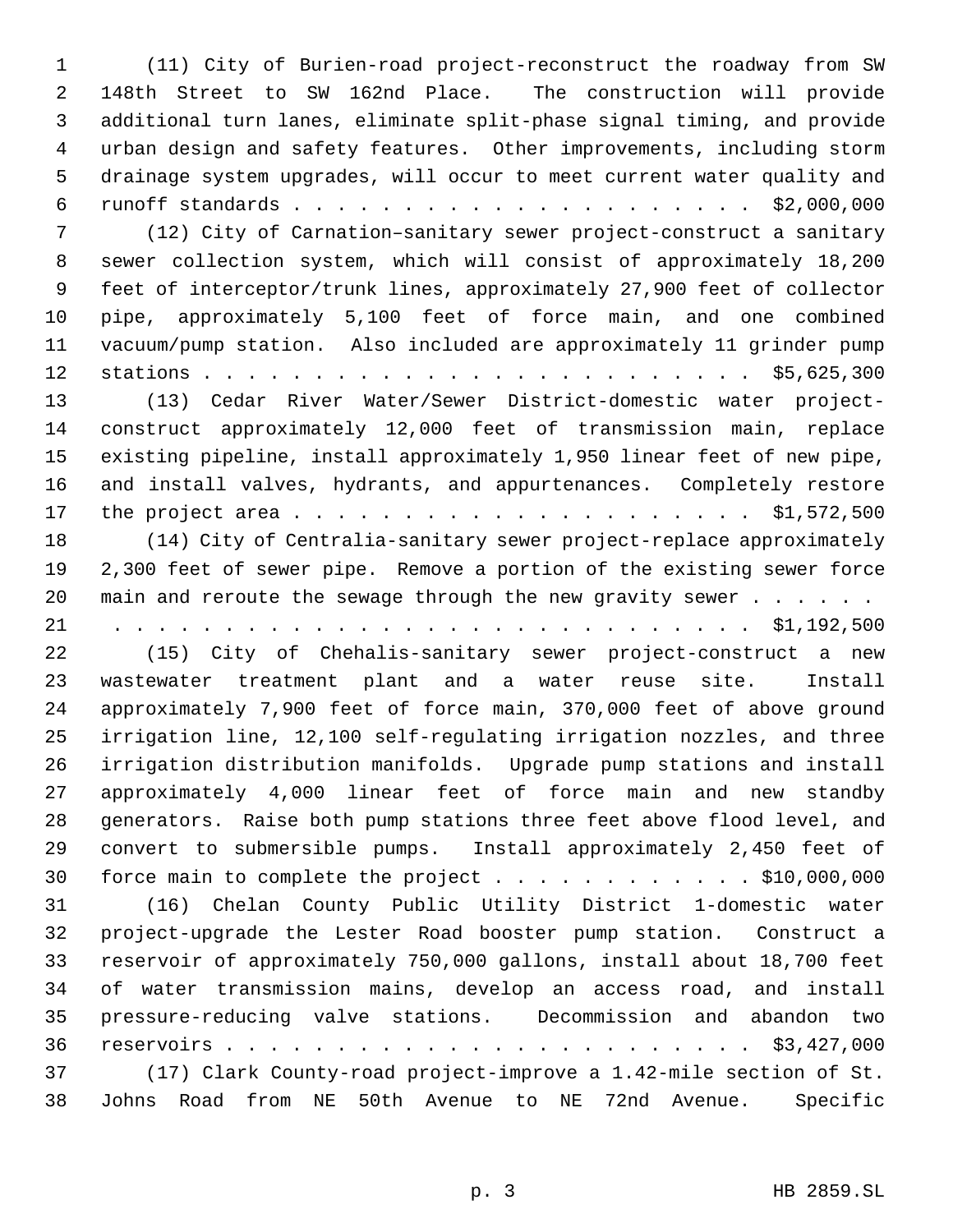improvements include but are not limited to: Pavement width of 70 feet with a 100-foot right-of-way; a 14-foot center left-turn lane or landscaped median; five-foot bike lanes on each side of the roadway; drainage improvements; intersection and transit improvements; and noise walls where necessary . . . . . . . . . . . . . . . . . . . \$2,600,000

 (18) Clark County-road project-create a link between NW 119th Street and NE 117th Avenue. Construction includes but is not limited to: One 12-foot travel lane in each direction; realignment of Hazel Dell and Bassel Road; 5-foot bike lanes in each direction; 6-foot sidewalks on both sides; storm drainage improvement; replacement of the Sudds Creek culvert; sound walls or berms as required by the environmental assessment and sound study; and landscaping including 13 street trees and shrubs . . . . . . . . . . . . . . . . . . \$2,600,000

 (19) Clark County-road project-realign NE Ward Road into NE 172nd Avenue and extending NE 99th Street east to NE Ward Road, eliminating the existing portion between Ward Road and 172nd Avenue. A traffic signal will be installed at the new four-leg intersection of 172nd Avenue and 99th Street. Other associated road improvements will include one 12-foot travel lane in each direction, 4-foot shoulders, 20 side slopes, and guardrails where appropriate . . . . . . \$1,200,000

 (20) Clark Public Utilities-domestic water project-acquire approximately 18.4 acres of private property to construct a well field complex. Design and construct four potable water supply wells, pumping facilities, wellhead enclosures, three test wells, a water transmission line, and a water treatment plant. Other site work including, but not limited to, grading, access road construction, and landscaping . . . 27 . . . . . . . . . . . . . . . . . . . . . . . . . . . . . \$6,257,320

 (21) Clark Public Utilities-domestic water project-make system-wide improvements on the water system, including construction of a new well, replacing Griffels Reservoir with a new 500,000-gallon steel facility and attendant station, construction of a new reservoir and attendant station at Alpine Heights Reservoir, construction of a water distribution line at High Valley water storage, installation of a 500 gallon-per-minute booster station at Upper Valley View Water, and replacement of approximately 62,860 feet of waterline . . . \$3,686,000 (22) Clinton Water District-domestic water project-construct a reservoir of approximately a 150,000-gallon capacity. Construction will include the demolition and removal of the old reservoir, placement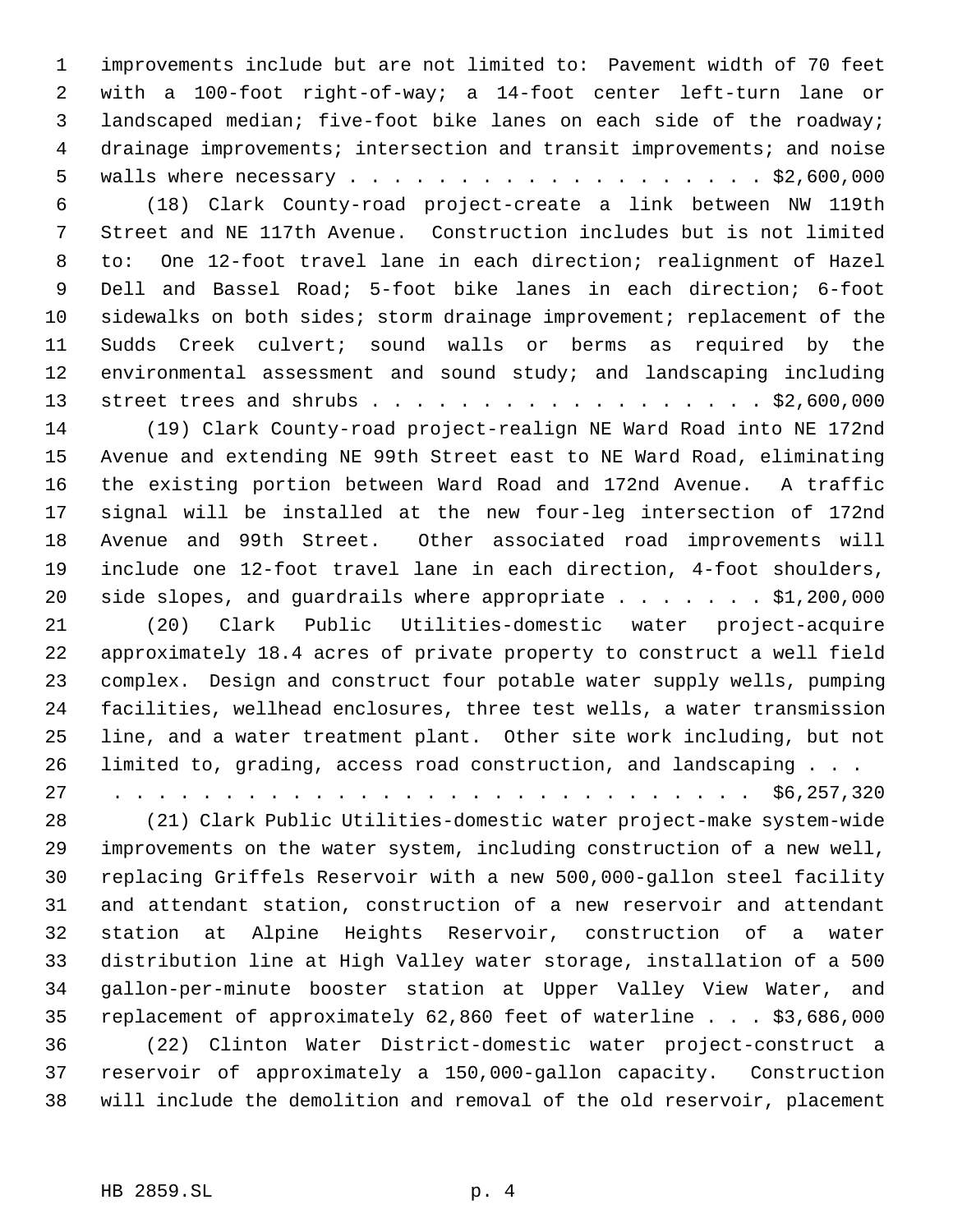of temporary storage facilities, and the construction of the new reservoir. The district will install water mains, equipment, telemetry, and controls compatible with the existing system. Site improvements such as lighting, grading, and fencing will be made . . 5 . . . . . . . . . . . . . . . . . . . . . . . . . . . . . . \$281,180 (23) City of Colfax-domestic water project-replace the well pump controls, pump house, and interior piping, and install a new chlorination system. The new well house will include proper ventilation, heating, and security to protect the instrumentation and piping components. The chlorination system will be brought into conformance with safety standards and the cross connection with the 12 sewer system will be eliminated . . . . . . . . . . . . . . . \$104,000 (24) City of Covington-road project-widen 164th Avenue SE from two lanes to three lanes, from SE 263rd Street to SE 256th Street. The project also includes the installation of traffic signals, storm drainage trunk line, and burying overhead utilities. Additional improvements to 164th Avenue SE will include two 5-foot wide bike lanes, curbs, gutters, a planting strip, and sidewalks on both sides of the street . . . . . . . . . . . . . . . . . . . . . . . . \$3,785,500 (25) Cross Valley Water District-domestic water project-extend service to the Mountain View Water Association and replace approximately 3,450 linear feet of water main. In addition, the project will also take over the existing private water system. Extend and replace approximately 12,800 linear feet of water main to the Seattle Hill area . . . . . . . . . . . . . . . . . . . . . \$2,125,000 (26) City of Des Moines-road project-expand the roadway cross section from approximately 62 feet to 114 feet to accommodate two 14- foot HOV lanes and a 15-foot illuminated, erosion control median. Purchase right-of-way on both sides of the highway, and overlay the entire roadway. Construct four new bus pullouts with shelters, upgrade signals at intersections, and install two new signal systems, and interconnect all traffic signals. Both sides will have curb and gutter, a 6-foot erosion control area, and sidewalks. A pedestrian activated signal will be installed. Double left-turn lanes and exclusive right lanes will be installed at some intersections, and

 driveways will be consolidated where possible . . . . . . . \$5,000,000 (27) East Wenatchee Water District-domestic water project-design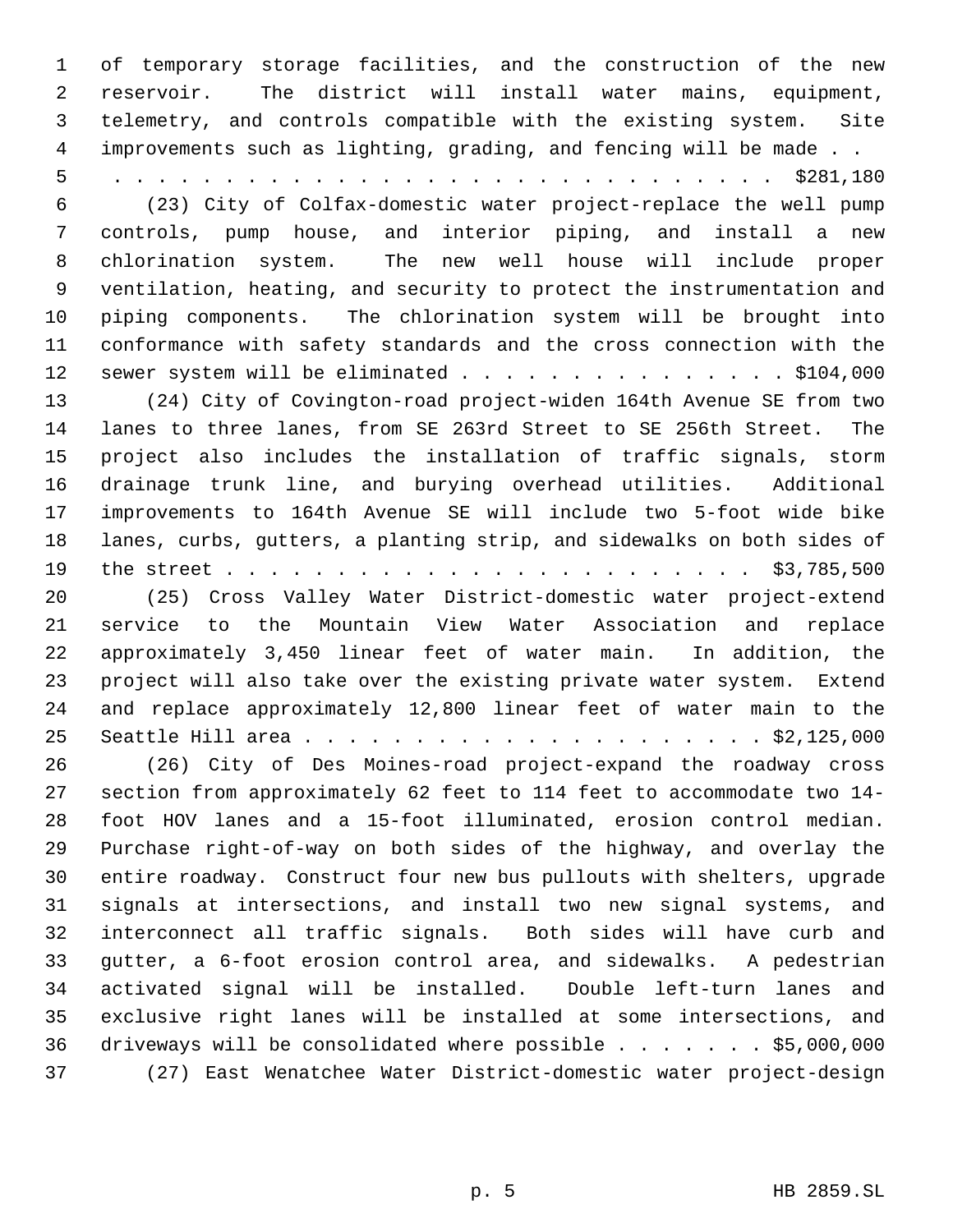and install approximately 5,000 feet of water main, valves, services, 2 and miscellaneous appurtenances . . . . . . . . . . . . . . . \$429,000 (28) East Wenatchee Water District-domestic water project-design 4 and construct a booster pump station . . . . . . . . . . . . \$489,600 (29) City of Edmonds-domestic water project-prepare a predesign report, design and construct the following: Motor controls, electrical components, and telemetry equipment. Replace pumps and appurtenances, replace valves and meters, install security measures, and upgrade the 9 generator to accommodate new station equipment . . . . . . . \$408,000 (30) City of Edmonds-storm sewer project-replace the Willow Creek and Dayton Street storm water outfalls. Install approximately 800 feet of storm pipe; construct headwalls, install riprap, and restore the site and system connections. A water quality treatment system will be 14 installed at the Dayton Street outfall . . . . . . . . . . \$605,625

 (31) City of Edmonds-road project-construct improvements to 220th Street SW, including two standard 11-foot through lanes, standard 11- foot left-turn lane pockets at 9th Avenue, 96th Avenue, 95th Place, and 84th Avenue, two standard 5-foot bike lanes, curb, gutter, and 5-foot sidewalks on both sides of the street, installation of an underground storm water conveyance system, installation of a storm water quality and detention vault system, relocate overhead utilities, restore the existing ACP pavement surface, flatten vertical curves to improve sight distance, construct four concrete bus shelter pads and four bus stops, construct ten improved crosswalks, improve school zone signage, construct an in-ground crosswalk light system near the school, and construct a signal with left turn pockets at 84th Avenue W and 220th Street SW . . . . . . . . . . . . . . . . . . . . . . . . . . \$400,000

 (32) Fall City Water District-domestic water project-install an oxidation and filtration treatment system. Implement a supervisory control and data acquisition (SCADA) system. Install security monitoring and alarms. Install source meters. Replace approximately 200 feet of water main, install approximately 1,200 feet of new water main, and complete the connection between the Heathercrest system and 34 the Riverview Park system . . . . . . . . . . . . . . . . . . \$570,108

 (33) Hazel Dell Sewer District-sanitary sewer project-design, engineer, construct, and expand the capacity of the shared use facilities. The project work will include the design of approximately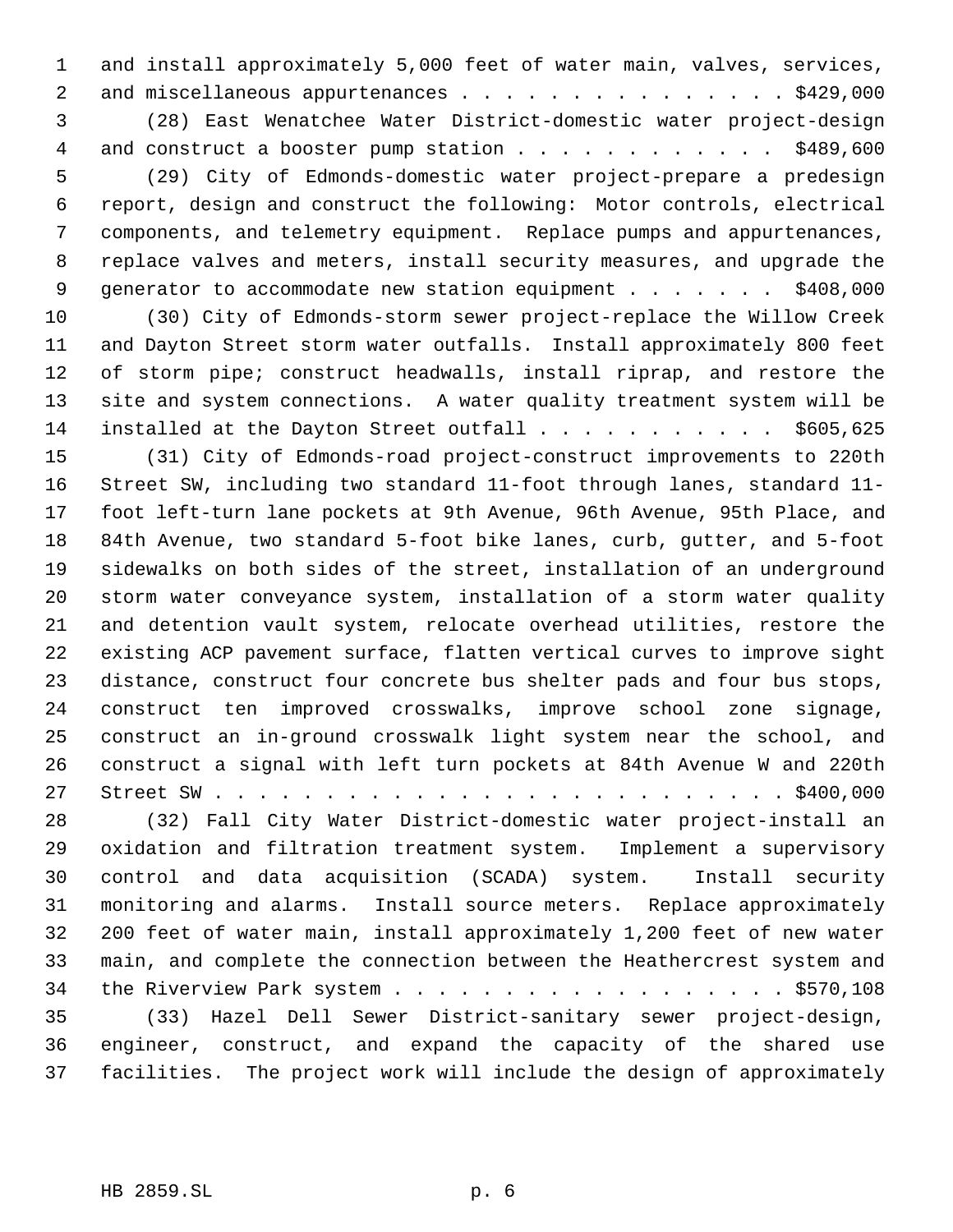five miles of parallel inceptor, one transmission pump station, an influent pressure main, treatment plant improvements, and an effluent 3 transmission line and diffuser into the Columbia River . . . . . . . 4 . . . . . . . . . . . . . . . . . . . . . . . . . . . . . \$10,000,000 (34) Highline Water District-domestic water project-replace approximately 7,630 feet of water main. Install hydrants, valves, and appurtenances. Restore project area . . . . . . . . . . . . \$808,350 (35) Karcher Creek Sewer District-sanitary sewer project-replace approximately 6,400 lineal feet of sewer main and over 4,500 lineal feet of residential side sewers . . . . . . . . . . . . . . \$1,360,000 (36) City of Kent-road project-construct a new 5-lane street between 54th Avenue South and Military Road, including a new bridge over the Green River. Upgrade Military Road with new traffic signals at various locations, wetland restoration, and new storm water detention/treatment . . . . . . . . . . . . . . . . . . . \$10,000,000 (37) King County-storm sewer project-replace approximately 12,000 feet of pipe in the Boeing Creek Trunk Sewer. Construct an underground storage pipe to temporarily store sewage during large storm events. 19 Construct a new Hidden Lake Pump Station . . . . . . . . \$10,000,000 (38) City of Kirkland-sanitary sewer project-replace approximately 4,300 feet of sewer pipe. Connect to existing sewer mains, replace side sewers within the right-of-way, and restore pavement, curbs, and 23 sidewalks, and make other surface enhancements . . . . . . \$1,086,300 (39) Lakehaven Utility District-domestic water project-install in- line water pressure filters to remove manganese and iron from the drinking water wells located at sites 17, 19, 21, and 23. Install 27 emergency generators at two of the four well sites . . . . \$1,700,000 (40) Lakehaven Utility District-sanitary sewer project-improve the wastewater treatment plant to include installation of a biosolid dryer, natural gas lines to the dryer, and an odor scrubber . . . \$2,000,000 (41) Liberty Lake Sewer/Water District-sanitary sewer project- improve the treatment plant to remove nutrients, BOD, TSS, nitrogen/ammonia, and phosphorus from two million gallons of sewage per day . . . . . . . . . . . . . . . . . . . . . . . . . . . . \$7,000,000 (42) City of Lynden-road project-reconstruct approximately 1.5 miles of Main Street. Grind approximately 3 miles of existing pavement and curb interface, remove areas of base failures and reconstruct travel lanes to all-weather status, place paving fabric and structural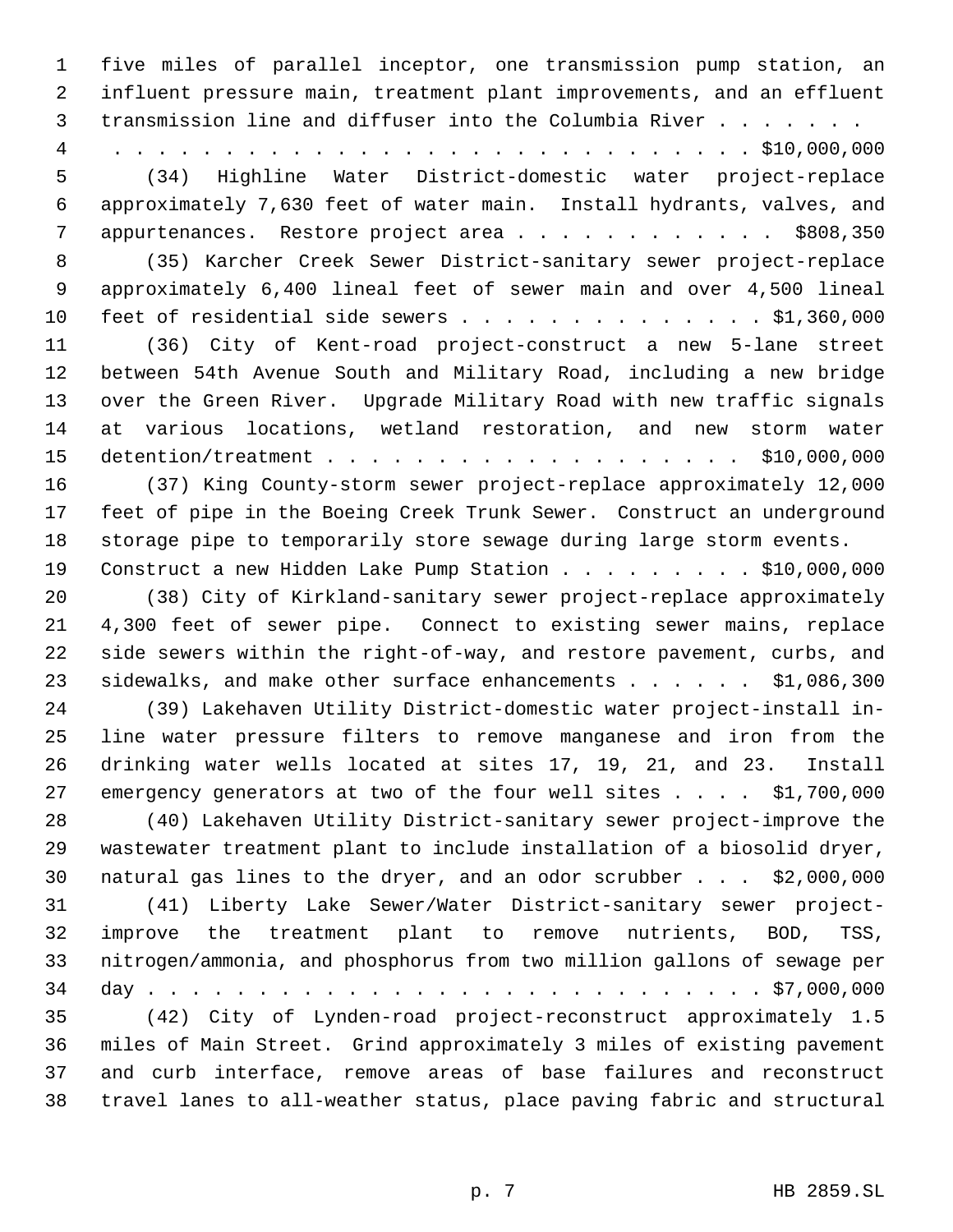asphalt overlay on the existing street, replace approximately 2,500 feet of broken and disjointed curb and sidewalk. At the intersection of Third and Main, the city will provide full signalization, channelization, and provide pedestrian actuated crosswalks. Approximately 30 ADA compliant ramps will be constructed and approximately 3 miles of striped and signed bicycle route will be provided. Upgrade approximately 2,500 feet of water distribution main, 8 and upgrade approximately 2,500 feet of sewer trunk main . . . . . .

9 . . . . . . . . . . . . . . . . . . . . . . . . . . . . . \$2,876,560

 (43) City of Maple Valley-road project-reconstruct the south half of the intersection of SR 516 and 228th Avenue SE. The improvements will include but are not limited to, travel lanes, left turn pockets, right turn only lanes, bicycle lanes, landscaping planters, sidewalks, street lighting, signing, and striping. And construction of storm 15 drain piping and a water quality vault . . . . . . . . . \$1,917,000 (44) City of Maple Valley-road project-install signals at the SR 169 and SE 64th Street intersection, and reconstruct the SR 169 and SR 516 intersection. This will include, but is not limited to, travel lanes, left turn pockets, right turn only lanes, bicycle lanes, sidewalks, curbs, gutters, street lighting, signing, and striping. Construction of a modified storm drainage conveyance system, storm water quality vault, and retention/detention facility . . . \$2,793,000

 (45) City of Marysville-sanitary sewer project-provide a new effluent conveyance system to the City of Everett. This will allow Marysville effluent to bypass the Snohomish River system most of the year and link up with Everett conveyance/discharge for ocean disposal 27 of the treated effluent . . . . . . . . . . . . . . . . . \$10,000,000

 (46) City of Milton-road project-provide the following improvements from approximately 200 feet west of the intersection of Milton Way and 28th Avenue to approximately 400 feet east of the intersection: Install traffic signals, left turn lanes, sidewalk, storm drainage system, landscaping, irrigation, bike lanes, street illumination, a signalized intersection to include ADA amenities, and a controlled pedestrian crossing . . . . . . . . . . . . . . . . . . . . . \$442,800

 (47) City of Milton-road project-provide the following improvements from approximately 300 feet west of the intersection of Milton Way and 27th Avenue to approximately 500 feet east of the intersection: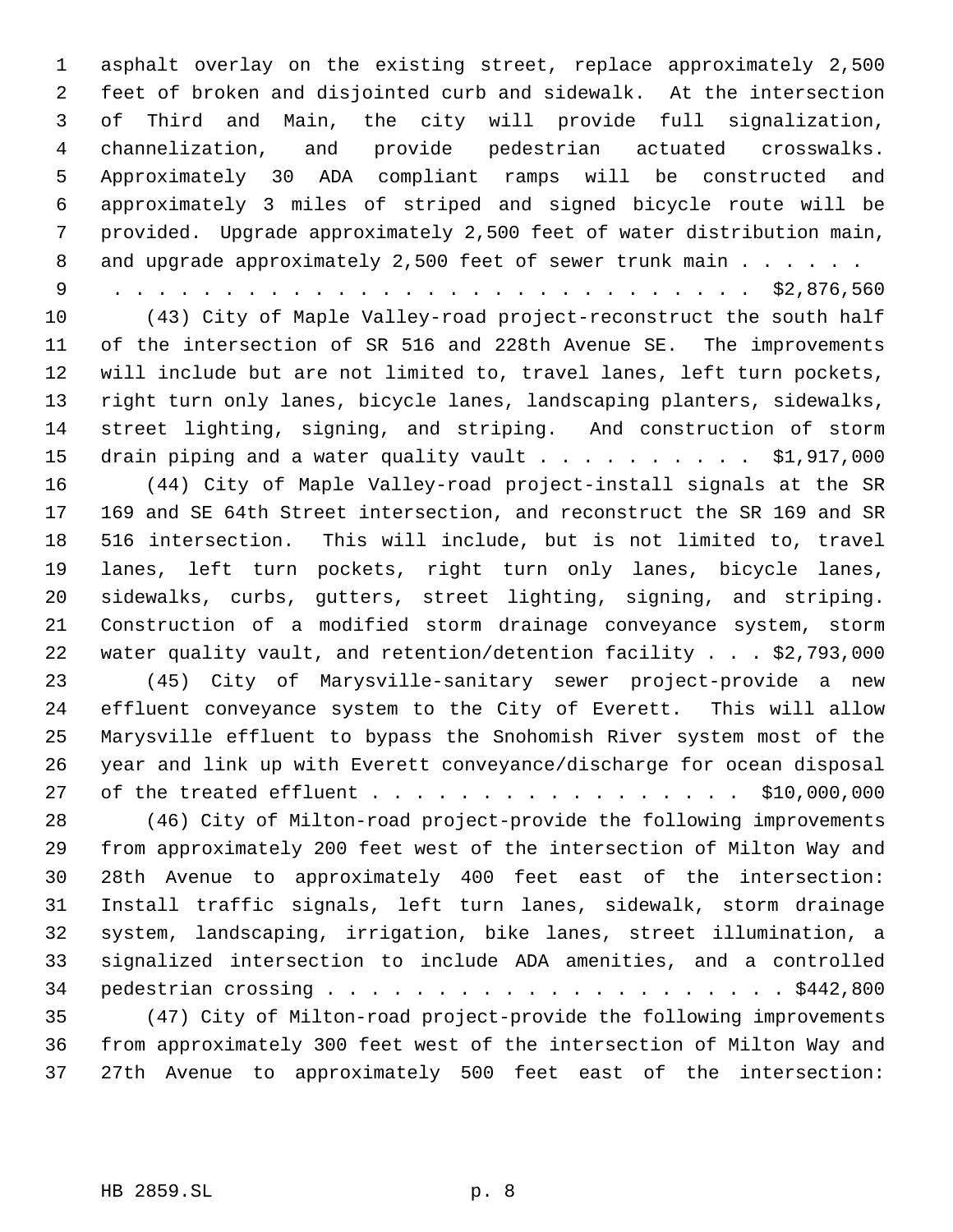Install traffic signals, left turn lanes, sidewalk, storm drainage system, bike lanes, street illumination, a signalized intersection to include ADA amenities, and a controlled pedestrian crossing . . . . . 4 . . . . . . . . . . . . . . . . . . . . . . . . . . . . . . \$552,600 (48) City of Morton-domestic water project-construct a new 500,000-gallon reservoir, together with a concrete foundation, water main piping, electrical supply, telemetry, fencing, access road, site improvements, and appurtenances. Also, the city will install approximately 1,400 feet of water main pipe, fire hydrants, valves, fittings, services, surface restoration, and appurtenances . . . . . 11 . . . . . . . . . . . . . . . . . . . . . . . . . . . . . . \$600,000 (49) City of Napavine-sanitary sewer project-construct an additional 3,515 feet of force main and approximately 7,550 feet of 14 gravity main to augment the existing force main . . . . . . \$1,563,890 (50) Northshore Utility District-sanitary sewer project-provide sanitary sewer service to an area of Bothell experiencing failed septic systems. The project consists of installing approximately 925 feet of sewer main, side sewer connections, three manholes, and connection to the district's existing sanitary sewer system, related restoration, and appurtenances . . . . . . . . . . . . . . . . . . . . . . . . \$234,124 (51) Northshore Utility District-sanitary sewer project-provide sanitary sewer service to an area located in the 40th Place NE area, located in the City of Lake Forest Park. The project consists of installing approximately 1,250 feet of gravity sewer main, side sewer connections, five manholes, and connection to the district's existing sanitary sewer system, related restoration, and appurtenances . . . . 27 . . . . . . . . . . . . . . . . . . . . . . . . . . . . . . \$316,566 (52) Northshore Utility District-sanitary sewer project-provide sanitary sewer service to the area located in NE 202nd Street, between 68th Avenue NE and 62nd Avenue NE due to failed septic systems. The project consists of installing approximately 4,350 feet of gravity sewer main, side sewer connections, 16 manholes, and connection to the district's existing sanitary sewer system, related restoration, and appurtenances . . . . . . . . . . . . . . . . . . . . . . . \$1,101,210 (53) Olympic View Water/Sewer District-sanitary sewer project- upgrade the Forest Glen lift station: Replace two pumps, station power and control equipment, station onsite standby power equipment, check valves, plug valves, sump pump, discharge piping and valves, dry well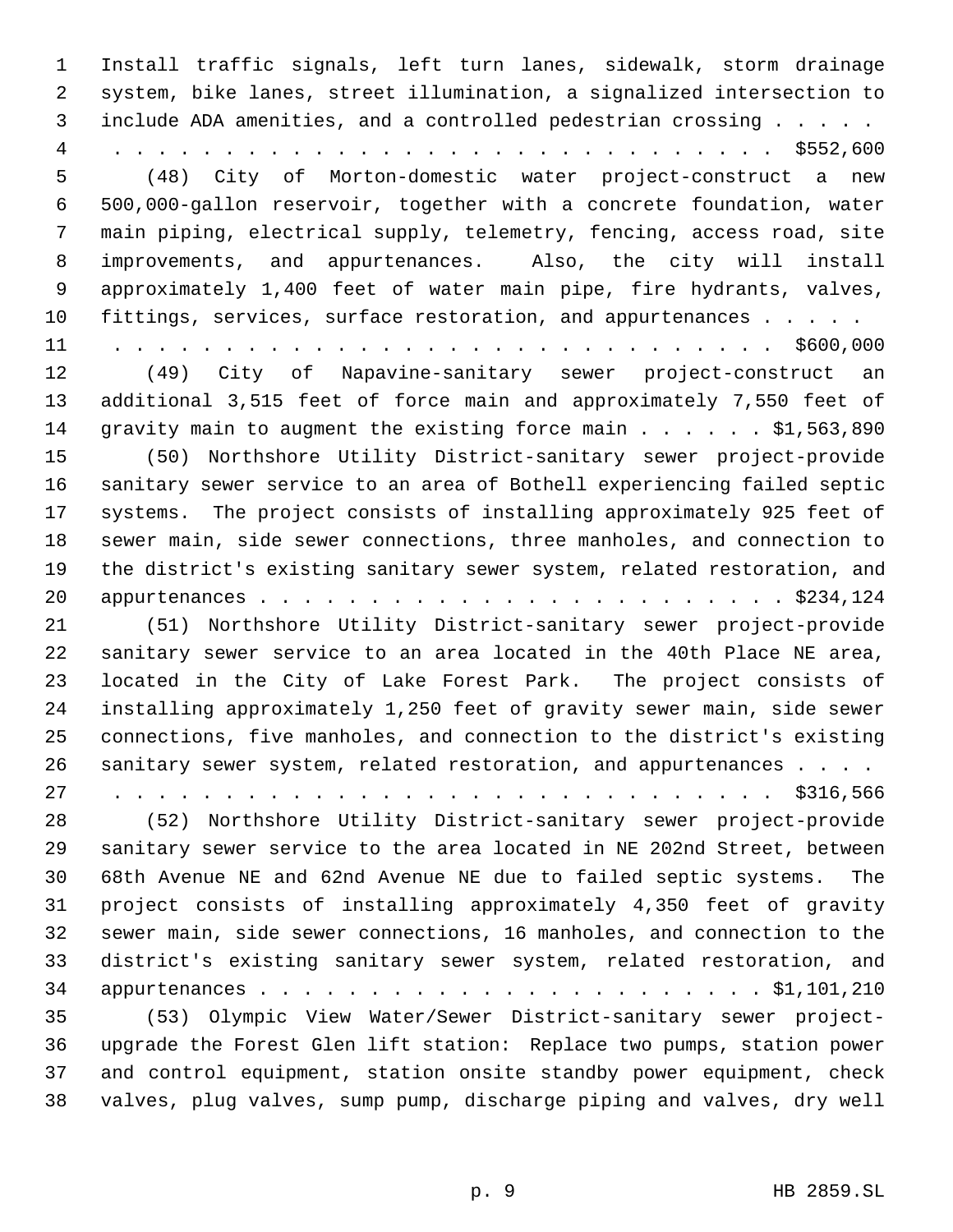blower, ducts, heater, dehumidifier, and station electrical equipment. Install a buried valve to pump house for the standby power equipment. Complete spot repair on the force main associated with this station and include temporary sedimentation and erosion control measures and 5 surface restoration as required  $\ldots$  . . . . . . . . . . . . . \$475,000 (54) Pierce County-road project-construct a new ferry vessel to serve Anderson and Ketron Islands. The new vessel's general specifications include, but are not limited to: 213 feet in length, 66 9 feet wide, capacity for 54 vehicles, and twin diesel power . . . . . 10 . . . . . . . . . . . . . . . . . . . . . . . . . . . . . \$7,058,000 (55) City of Port Angeles-domestic water project-replace approximately 3,800 feet of water mains, install fire hydrants and other appurtenances, replace sanitary and storm sewer, underground light utilities, sidewalks, alley, and street restoration . . . . . . 15 . . . . . . . . . . . . . . . . . . . . . . . . . . . . . \$2,200,000 (56) City of Port Orchard-sanitary sewer project-expand the capacity of the wastewater treatment facility, including the construction of physical, chemical, and biological process systems as well as upgrade and expand the necessary appurtenance conveyance, equipment, and treatment systems . . . . . . . . . . . . . \$6,800,000 (57) City of Renton-domestic water project-construct drinking water treatment improvements to include new water mains, fittings, valves, flow meters, and a new building. Restore all affected areas. Provide storm water detention, infiltration, and treatment . . . . \$5,150,000 (58) City of Seattle-storm sewer project-install a complete natural drainage system and one sidewalk per block on 16 residential streets. Install approximately 8,000 feet of bio-swales; planting strips, underlying soil reservoirs, gravel beds, and approximately 50 trees and plants/shrubs per block . . . . . . . . . . . . . . . . . . \$3,754,174 (59) Seaview Sewer District-sanitary sewer project-install new pumps and controls, telemetry systems with remote alarm capabilities, 32 and an emergency power generation system . . . . . . . . . . \$456,997 (60) City of Shelton-sanitary sewer project-replace approximately 12,000 feet of existing sanitary sewer mains, replace approximately 60 manholes, restore surface asphalt, gravel, and approximately 20,000 36 square yards of streets and alleys  $\ldots$  . . . . . . . . . \$3,325,000 (61) Skyway Water/Sewer District-sanitary sewer project-replace approximately 11,200 feet of sewer main, 13,000 feet of sewer inceptor,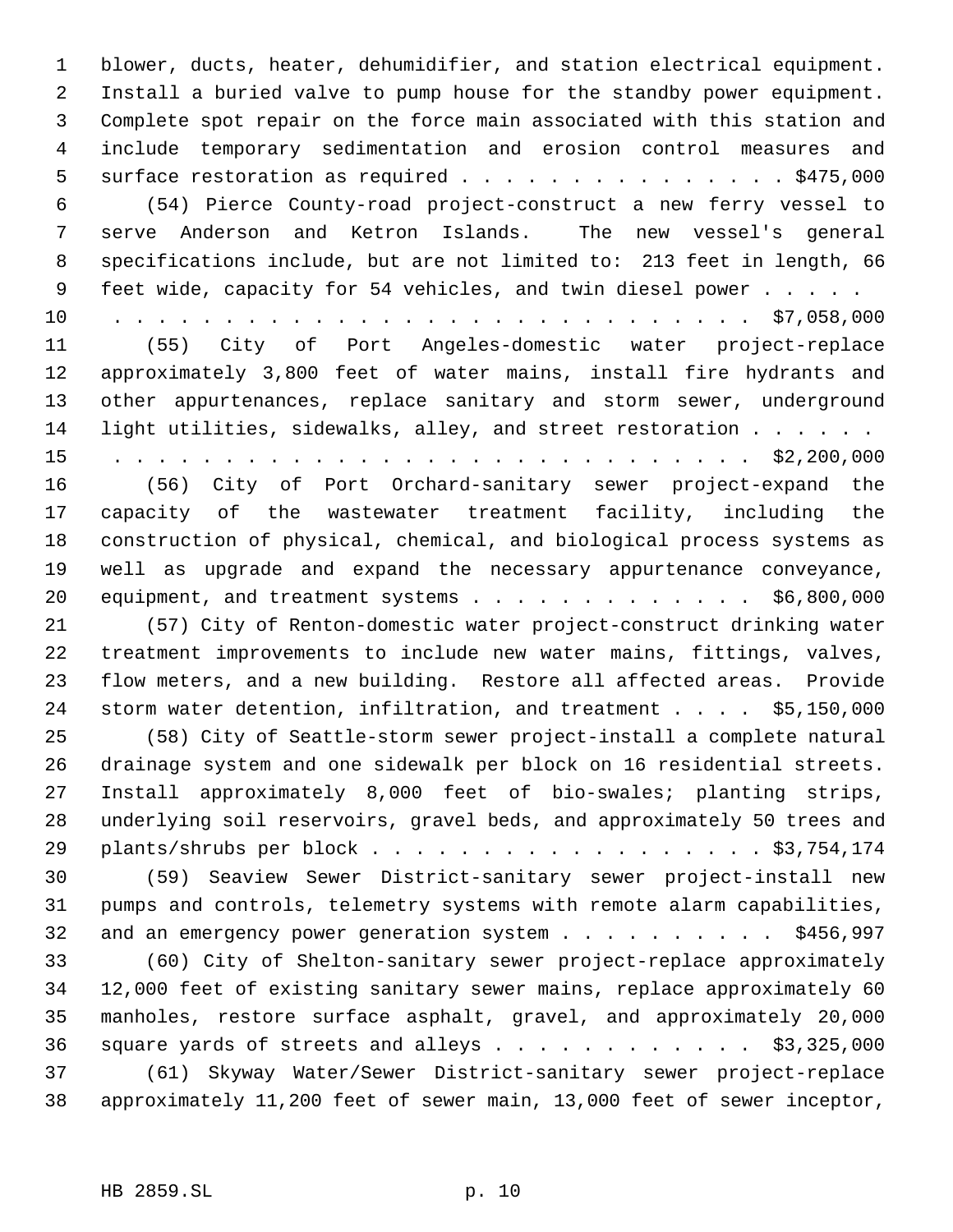all manholes, cleanouts, and associated appurtenances. Pipelines in the project area will be relocated from a residential plat to a street right-of-way . . . . . . . . . . . . . . . . . . . . . . . \$4,114,000

 (62) City of Snohomish-sanitary sewer project-the city's project will be accomplished in four segments: (a) Segment one will extend an 18-inch sanitary sewer system to an existing pump station located on 72nd Street SE. This extension will allow for the removal of this pump station; (b) segment two will extend an existing collector sewer to serve the Bickford commercial and multifamily annexation, and abandon the pump station on 72nd Street; (c) segment three will continue from the finishing point of segment one with a 15 and 10-inch sewer with jacking under Bickford Avenue to reach an existing pump station adjacent to Blackman's Lake. Extend the above sewer from 72nd Street SE to an existing pump station on 14th Street. This segment will allow for the abandonment of these two pump stations; and (d) segment four will replace an existing sewer with a 10-inch pipe to provide 17 additional capacity and for future service of Blackman's Lake . . . .

18 . . . . . . . . . . . . . . . . . . . . . . . . . . . . . \$6,934,300

 (63) City of Spokane-bridge project-rehabilitate the Monroe Street Bridge; rehabilitate the superstructure including all spandrel columns and arches; reconstruct the four pavilions; clean all existing concrete surfaces and apply sealer; repair cracks and spalls; apply a concrete 23 overlay to the south approach; reconstruct the two entrance pylons; install a deck drainage and storm water treatment system; install roadway illumination, traffic barrier, sidewalk railings, and interpretive kiosk. Reconstruct the street at each end of the bridge; reinstall existing utilities; and assess "building in" provisions for future deck widening and possible implementation . . . . . \$1,000,000 (64) City of Sultan-road project-reconstruct approximately .65

 miles of a two-lane section of U.S. Highway 2. Construct intersection signalization, right and left-turn channelization, and bicycle/pedestrian facilities. Improve access to the community transit park, ride-lot, and bus interface; connect a .65-mile gap in the two- way left-turn lane, and storm detention and treatment facilities. The city may replace a narrow bridge built in the 1940s that does not meet current design standards . . . . . . . . . . . . . . . . . . \$700,000 (65) City of Sultan-road project-install new traffic signal and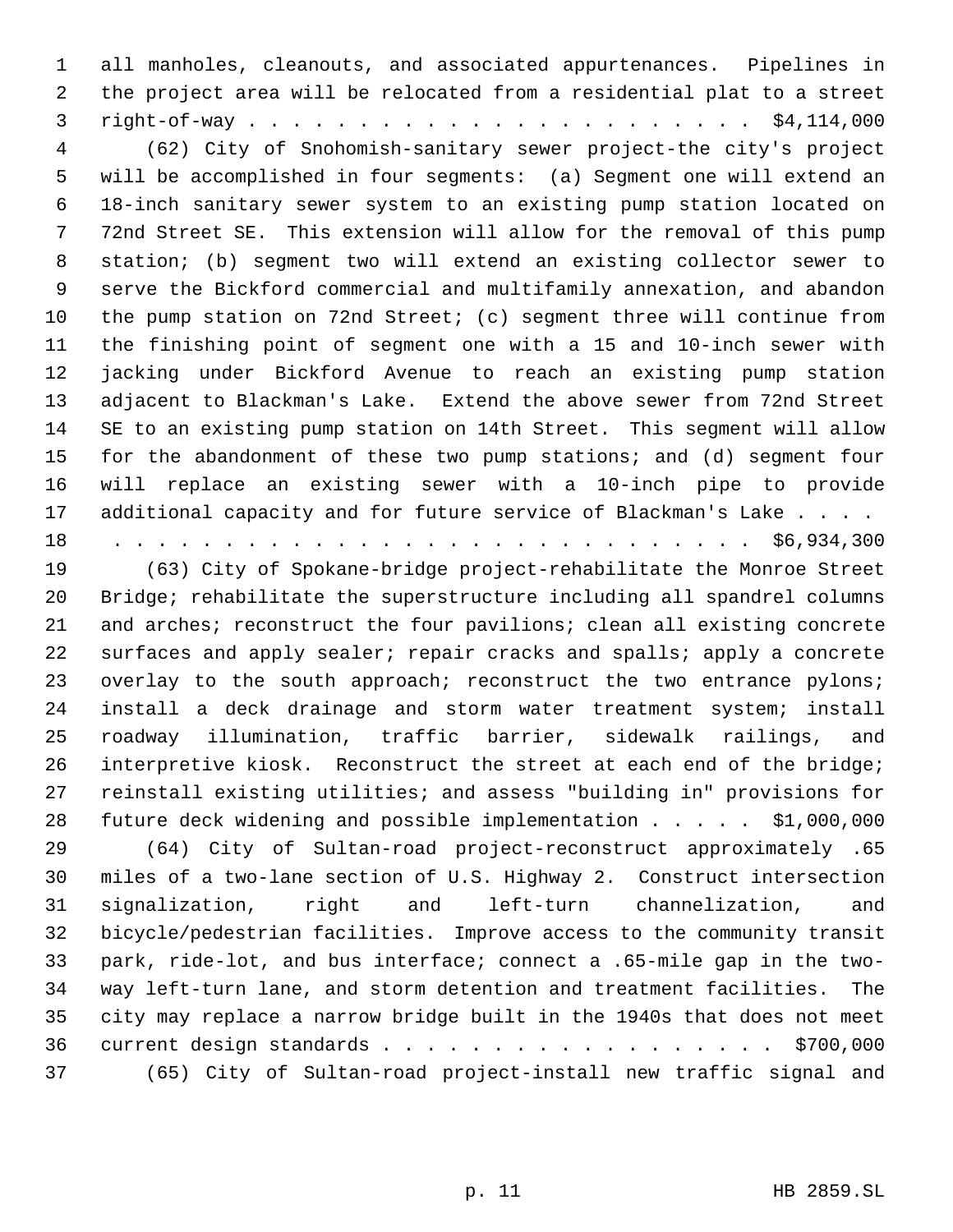complete the railroad preemption. Widen roadway. Install drainage facilities and pedestrian improvements including signals, crosswalks, sidewalk at intersection corners, and handicap access ramps . . . . . 4 . . . . . . . . . . . . . . . . . . . . . . . . . . . . . . \$500,000 (66) City of Sultan-sanitary sewer project-install approximately 2,600 feet of sewer main, approximately 2,100 feet of storm drain, and related appurtenances. Patch and overlay the street . . . \$1,315,000 (67) City of Sumner-sanitary sewer project-upgrade the wastewater treatment plant to include new primary clarifiers, aeration basin, blowers, UV disinfection system, influent pump station, headworks, additional secondary clarifiers, anaerobic digester, centrifuge for sludge dewatering, sludge dryer, and improved flood controls . . . . 13 . . . . . . . . . . . . . . . . . . . . . . . . . . . . . \$2,109,000 (68) City of Tacoma-road project-upgrade streets, sidewalks, bike lanes, street lighting, traffic signals, and street landscaping . . . 16 . . . . . . . . . . . . . . . . . . . . . . . . . . . . . \$10,000,000 (69) City of Tukwila-storm sewer project-construct drainage and roadway improvements consisting of a new storm sewer system and under- drains along approximately 7,000 feet of public roadways, storm sewer stub-outs to each private parcel. Repair approximately 11,000 square yards of failing pavement, resurface approximately 21,000 square yards of roadway, provide water quality treatment, return base flows to Southgate Creek, and replace approximately 15,000 linear feet of curb, gutter, and sidewalks . . . . . . . . . . . . . . . . . . . \$4,197,600 (70) City of Tukwila-sanitary sewer project-design and construct wastewater pumping facilities, force mains, and approximately 14,100 feet of gravity sewer mains. The project will eliminate existing health issues associated with the failing septic tanks and drain fields, increase fire flow, and alleviate surface water pooling and 30 stagnant contaminated ditch water . . . . . . . . . . . . . \$5,700,000 (71) City of Union Gap-domestic water project-install approximately 12,500 feet of water mains, complete construction of pump and pump house for well No. 6, install a new chlorination system, install new transmission line from well No. 6 to the transmission main on Ahtanum Road, complete construction of a water main along south 10th Avenue to Pioneer Street, install water main in conjunction with the current roadway extension construction, restore approximately 3,200 feet of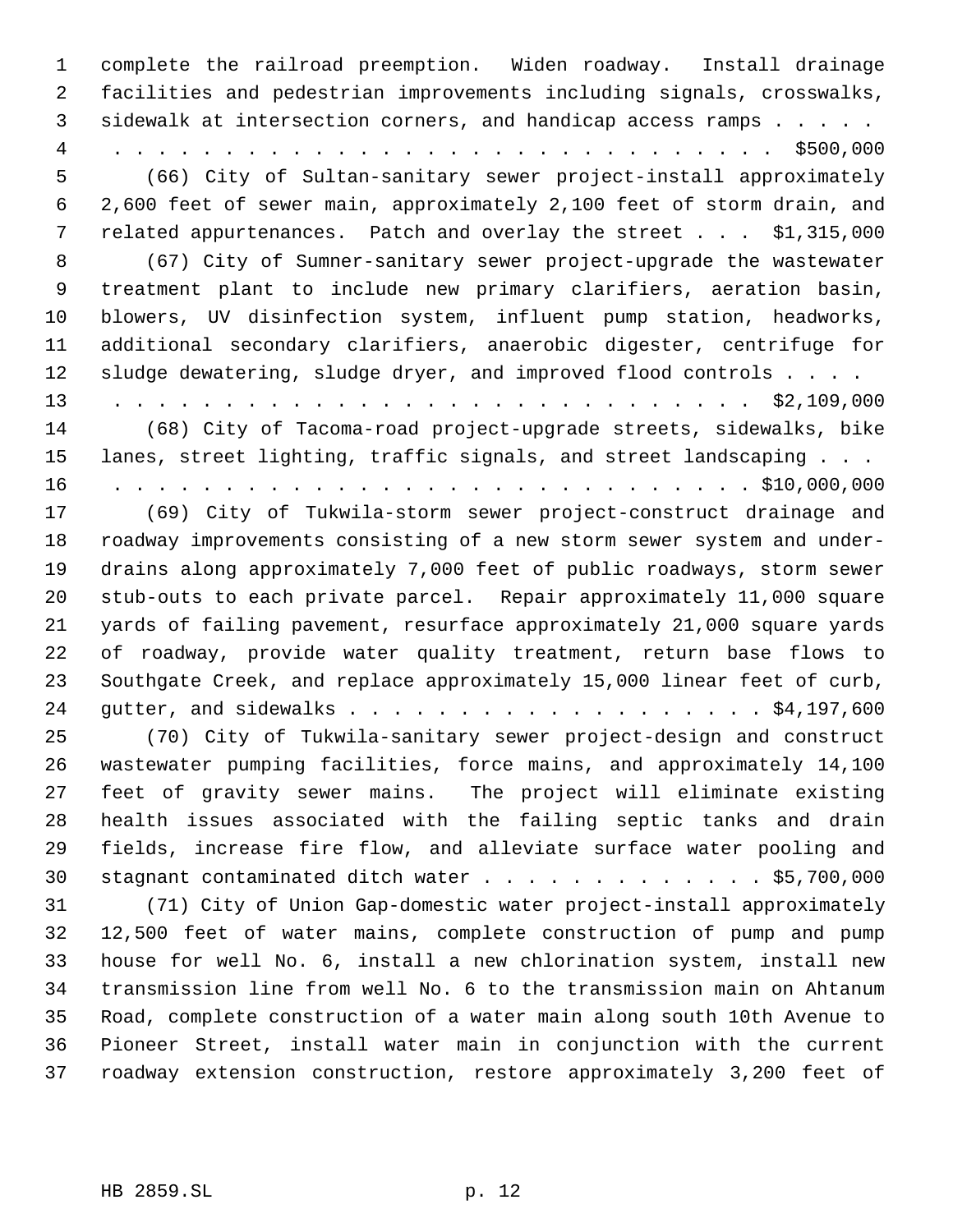pavement, install approximately 31 fire hydrants, valves, 2 appurtenances, and 1,500 feet of water line for fire flow . . . . . . 3 . . . . . . . . . . . . . . . . . . . . . . . . . . . . . \$2,376,050 (72) City of Uniontown-domestic water project-drill a new municipal well to produce 100-300 gallons per minute. Test the aquifer to determine production rates, drawdowns, and other aquifer characteristics that are required to design a well pump. A well pump and well house will be constructed. The existing wells will be 9 abandoned. Existing well houses will also be removed . . . . \$233,658 (73) Val Vue Sewer District-sanitary sewer project-extend sanitary sewer service to the district's unsewered basin areas. Install approximately 11,200 feet of sewer pipe; install side sewers, manholes, and cleanout structures. Rehabilitate or replace four segments of pipe totaling approximately 2,830 feet and rehabilitate existing manholes to 15 eliminate infiltration of groundwater . . . . . . . . . . . \$1,609,050 (74) Valley Water District-domestic water project-construct a 500,000-gallon reservoir and booster pump station. Install all necessary waterlines, valves, and appurtenances to connect the new facility to the existing water system. Included with the booster station will be all controls, instrumentation, and telemetry necessary to integrate the new facility with existing operation . . . \$1,264,800 (75) Valley Water District-domestic water project-install a water treatment system and a hypochlorite system. Construct a treatment building. Install an effluent disposal system, piping, valves and appurtenances, security fencing and electrical modifications. Construct a 380,000-gallon reservoir, including all necessary waterlines, valves, and appurtenances to connect the new facility. Upsize the distribution system with approximately 2,600 feet of water main, gate valves, fire hydrants, and service connections. Included will be the replacement of water mains and restoration of asphalt as required . . . . . . . . . . . . . . . . . . . . . . . . . \$1,220,600 (76) City of Washtucna-domestic water project-construct a new reservoir with a capacity of approximately 290,000 gallons; install approximately 8,000 feet of distribution and transmission lines; install a reservoir and well pump telemetry and control system . . . 36 . . . . . . . . . . . . . . . . . . . . . . . . . . . . . . \$297,500 (77) City of West Richland-road project-construct approximately 3 miles of two-lane roadway with associated curb, gutter, and sidewalk,